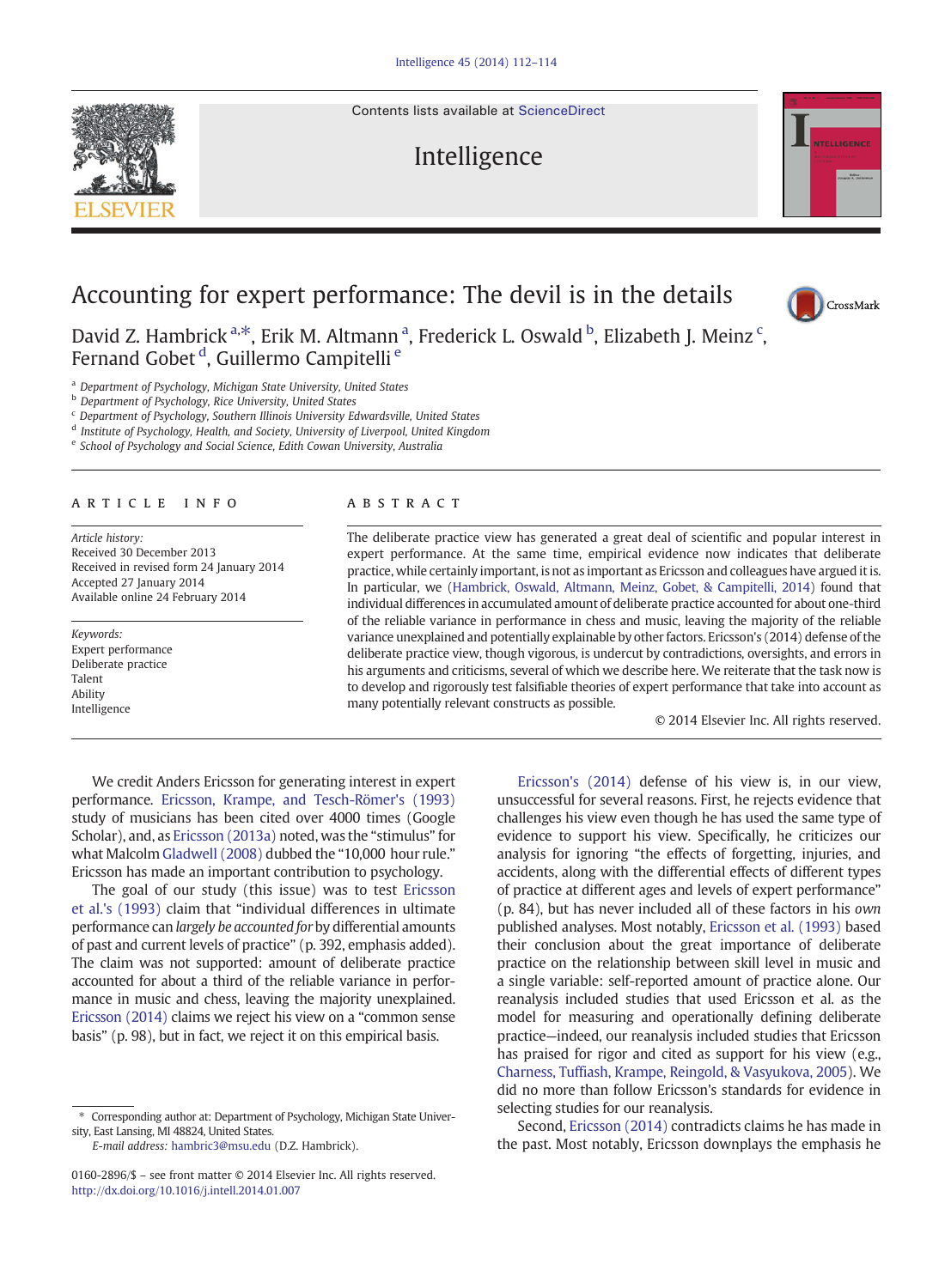<span id="page-1-0"></span>has put on deliberate practice, now suggesting it is just one of any number of factors other than innate talent that could affect performance directly. That is, he states that although we criticize him "for attributing too much emphasis to the effects due to deliberate practice" (p. 83), he and his colleagues were explicit that "there might be other types of individual differences than those linked to innate talent" (p. 83). However, in the past, Ericsson has argued that such non-talent factors (e.g., motivation) affect performance indirectly through deliberate practice. For example, he wrote, "The theoretical framework of expert performance explains individual differences in attained performance by the factors that influence the engagement in sustained extended deliberate practice, such as motivation" (Ericsson, 2007, p. 4; see Duckworth, Kirby, Tsukayama, Berstein, & Ericsson, 2011). Hypothesizing that certain factors affect individual differences in deliberate practice is not the same as hypothesizing that these factors affect individual differences in performance directly.

Third, [Ericsson \(2014\)](#page-2-0) does not mention findings that contradict his view. For example, he notes [Horn and](#page-2-0) [Masunaga \(2006\)](#page-2-0) found no significant correlations between Go ranking and scores on intelligence tests, but fails to note that measures of Go-related performance did correlate significantly with scores on intelligence tests ( $p < .01$  for 50 of 56 rs; see [Masunaga & Horn, 2001](#page-2-0)). Similarly, he fails to note the central result of [Meinz and Hambrick's \(2010\)](#page-2-0) study of sight-reading — the finding that there was no interaction between deliberate practice and working memory capacity, indicating that working memory capacity positively predicted performance even at high levels of deliberate practice. This finding is inconsistent with Ericsson's hypothesis that mechanisms acquired through deliberate practice enable circumvention of basic cognitive capacities. Describing the results of another study of sight-reading, Ericsson (2013b) claimed, "[Kopiez and Lee \(2006\)](#page-2-0) found that for musicians with lower sight-reading skill there was a correlation with their working memory. For musicians with a higher level of sight-reading skill there was no significant relation between their performance and their working memory" (p. 236). In this case, Ericsson's error is one of commission: Kopiez and Lee reported no such finding.

Finally, [Ericsson \(2014\)](#page-2-0) criticizes others' research based on what turn out to be material errors in his descriptions of that research. For example, he writes, "It is surprising that [Hambrick](#page-2-0) [et al. \(2014\)](#page-2-0) did not cite [Howard's \(2012\)](#page-2-0) data for evidence of an elite chess player, who had never studied chess" (p. 94). If Howard had claimed he found evidence for an elite chess player who had never studied chess, one might wonder whether we did not report this finding because it seems implausible and would cast doubt on the validity of Howard's study, which we included in our re-analysis. However, [Howard \(2012\)](#page-2-0) made no such claim. Moreover, ratings of individual players in Howard's sample cannot be determined from Howard's published report. As another example, Ericsson makes two errors in describing a study of chess by two of us. First, he writes, "Data was collected from 104 respondents, but Campitelli and Gobet's (2008) [sic] only analyzed 90 participants and did not describe the objective reasons for discarding 14 of the collected questionnaires" (p. 94). If this claim were true, one would be well advised to dismiss the results of that study. However, this claim is not true. Campitelli and Gobet did not discard collected questionnaires;

rather, as they clearly explained in their article, there were missing data: "Not all players answered all questions, with the result that the number of data points varies across our measures" (p. 448). Second, Ericsson writes, "It would be nice to have [Gobet and Campitelli \(2007\)](#page-2-0) conduct a re-analysis that would identify the amount of practice required prior to first attaining the rating of master" (p. 94). If Gobet and Campitelli had not performed this analysis, then they would have had no basis for their conclusion that, contrary to Ericsson's view, there is a large amount of variability in the amount of deliberate practice players need to achieve a given level of skill in chess. However, as they report in a major section of their article (pp. 165–166), Gobet and Campitelli performed exactly this analysis and found that amount of deliberate practice required to first attain the rating of master ranged from 728 to 16,120 h. Thus, one player reached the master level twenty-two times faster than another player.

Ericsson also calls attention to our reporting of [Gobet and](#page-2-0) [Campitelli's \(2007\)](#page-2-0) results. He writes, "Surprisingly, [Hambrick](#page-2-0) [et al. \(2014\)](#page-2-0) reports the lowest value for a chess master as 832 h instead of the 728 h as reported by [Gobet and Campitelli](#page-2-0) [\(2007, p. 166\)](#page-2-0) without providing an explanation for the difference" (p. 14), and "Surprisingly, [Hambrick et al. \(2014\)](#page-2-0) reports the highest value for a chess master as 24,284 h instead of the 16,120 h reported by [Gobet and Campitelli \(2007, p.](#page-2-0) [166\)](#page-2-0) without providing an explanation for the difference" (p. 94). The explanation is that the different numbers reflect different measures. The range of 832 to 24,284 h reported in [Hambrick et al. \(2014\)](#page-2-0) is for accumulated amount of deliberate practice, the focus of our study. The range of 728 to 16,120 h reported in [Gobet and Campitelli \(2007\)](#page-2-0) is for hours to master status. So, in several cases, what Ericsson characterizes as problems with studies that contradict his view are not problems.

The deliberate practice view has had a major impact on the trajectory of research on expert performance. But now we have empirical evidence that deliberate practice, while important, is not as important as Ericsson has argued it is evidence that it does not largely account for individual differences in performance. The question now is what else matters.

## References

- Campitelli, G., & Gobet, F. (2008). The role of practice in chess: A longitudinal study. Learning and Individual Differences, 18, 446–458. http://dx.doi.org/ [10.1016/j.lindif.2007.11.006.](http://dx.doi.org/10.1016/j.lindif.2007.11.006)
- Charness, N., Tuffiash, M., Krampe, R., Reingold, E., & Vasyukova, E. (2005). The role of deliberate practice in chess expertise. Applied Cognitive Psychology, 19, 151–165. http://dx.doi.org[/10.1002/acp.1106.](http://dx.doi.org/10.1002/acp.1106)
- Duckworth, A. L., Kirby, T. A., Tsukayama, E., Berstein, H., & Ericsson, K. A. (2011). Deliberate practice spells success: Why grittier competitors triumph at the National Spelling Bee. Social Psychological and Personality Science, 2, 174–181. http://dx.doi.org[/10.1177/1948550610385872](http://dx.doi.org/10.1177/1948550610385872).
- Ericsson, K. A. (2007). [Deliberate practice and the modifiability of body and mind:](http://refhub.elsevier.com/S0160-2896(14)00008-7/rf0020) [Toward science of the structure and acquisition of expert and elite](http://refhub.elsevier.com/S0160-2896(14)00008-7/rf0020) performance. [International Journal of Sports Psychology](http://refhub.elsevier.com/S0160-2896(14)00008-7/rf0020), 38, 4–34.
- Ericsson, K. A. (2013a). [Psychotherapy and the science of human excellence](http://refhub.elsevier.com/S0160-2896(14)00008-7/rf0075). [Keynote presentation at the 2013. Washington, DC: Psychotherapy Net](http://refhub.elsevier.com/S0160-2896(14)00008-7/rf0075)[worker Symposium.](http://refhub.elsevier.com/S0160-2896(14)00008-7/rf0075)
- Ericsson, K. A. (2013b). [My exploration of Gagné's](http://refhub.elsevier.com/S0160-2896(14)00008-7/rf0025) "evidence" for innate [talent: It is Gagne who is omitting troublesome information so as to](http://refhub.elsevier.com/S0160-2896(14)00008-7/rf0025) [present more convincing accusations. In S. B. Kaufman \(Ed.\),](http://refhub.elsevier.com/S0160-2896(14)00008-7/rf0025) The [complexity of greatness: Beyond talent or practice](http://refhub.elsevier.com/S0160-2896(14)00008-7/rf0025) (pp. 223–254). New [York: Oxford University Press.](http://refhub.elsevier.com/S0160-2896(14)00008-7/rf0025)